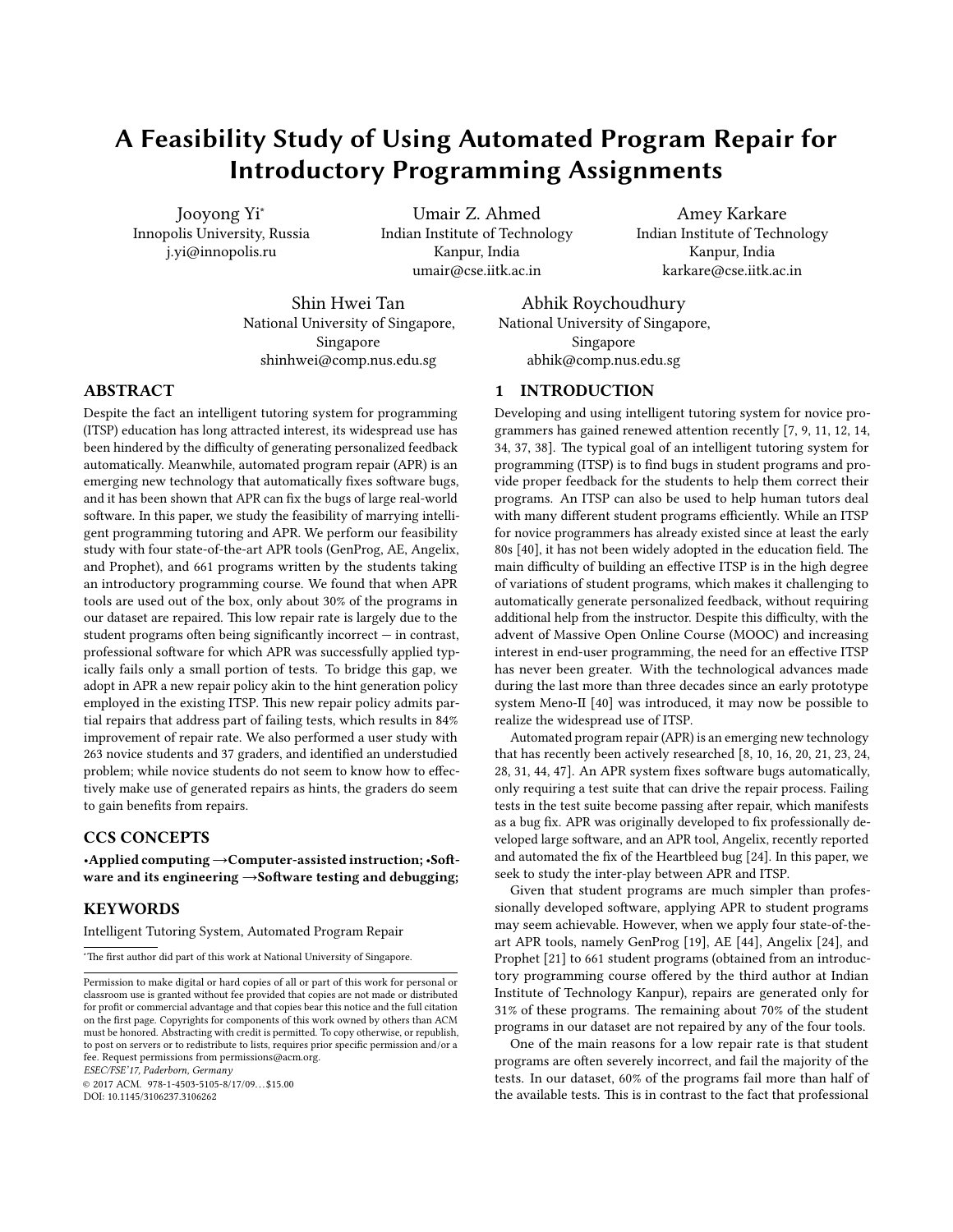software for which APR was successfully applied typically fails only a small portion of tests. To rectify an incorrect program that fails the majority of tests, it is often necessary to make sizable changes to the program. Indeed, about half of the programs in our dataset require more than one hunk of changes to reach the correct programs (our dataset contains a corresponding correct program for each incorrect program). However, the current APR tools can x only a small number of lines; most successful repairs reported in the literature change a small number of lines, and some tools such as SPR [\[20\]](#page-10-8) and Prophet [\[21\]](#page-10-9) even restrict the change to a single line. Given these discrepancies, it seems infeasible to use APR tools for the purpose of tutoring programming.

Difference between Bug Fixing and Program Tutoring. While we report in this paper APR tools' weak capability to fix novice student programs, showing a correct program to a student is not necessarily the best way to provide students with feedback. In fact, experienced human tutors show an answer only selectively when students make simple errors such as syntactic errors [\[27\]](#page-10-14). For more complex errors such as semantic errors, human tutors, in general, do not directly correct the error; instead, they give students hints. That way, tutors can help students move toward a correct answer.

Partial Repairs as Hints. Considering this difference between bug fixing and program tutoring, we explore the possibility of using APR tools for the purpose of generating hints, for the sake of teaching programming to students. When student programs fail multiple tests, we change the repair policy of APR tools as follows. Given an incorrect student program P, a repair candidate  $P'$  is returned as a repair if (1) all previously passing tests still pass with P', and (2) at least one of previously failing tests passes with P'. We call such as repair a *partial repair*, distinguishing it from the complete repair that passes all tests following the original repair policy of APR. By comparing a generated partial repair with the incorrect program, students can see when a particular test fails or passes, which can help a student understand why his or her program fails the test addressed by the partial repair. Since a generated partial repair R is specialized for the tests addressed by R, the expected usage of partial repairs is to encourage students to modify their own incorrect program by taking account of the partial repair, rather than blindly accepting it.

We note that our partial repair is conceptually similar to the "next-step hint" advocated in the education field  $[2, 29, 32, 33, 35,$  $[2, 29, 32, 33, 35,$  $[2, 29, 32, 33, 35,$  $[2, 29, 32, 33, 35,$  $[2, 29, 32, 33, 35,$  $[2, 29, 32, 33, 35,$  $[2, 29, 32, 33, 35,$  $[2, 29, 32, 33, 35,$  $[2, 29, 32, 33, 35,$ [36\]](#page-11-10). By looking at a next-step hint, students can make forward progress toward an answer. In contrast, recent automated feedback generation techniques that appeared in the software engineering and programming languages fields [\[14,](#page-10-4) [37,](#page-11-1) [38\]](#page-11-2) are evaluated under a restricted assumption that student programs are almost correct.

To facilitate the use of partial repairs as hints, our modified repair strategy generates one of the following two forms of repairs. The first kind of a partial repair is: if  $(E)$  { S }, where S is a modified/added/deleted statement and  $E$  is the guard expression for  $S$ . When such a form of a repair is generated, the student can obtain a hint about a data-flow change by observing the modification/addition/deletion of S, along with an additional hint about when that data-flow change is necessary by observing the guard  $E$ . The second kind of a partial repair modifies only conditional expressions, which gives students a hint about control-flow changes.

Improved Feedback Rate. After changing the repair policy (allowing partial repairs) and the repair strategy, feedback rate (repair generation rate) significantly improves, showing 84% improvement. In about 60% of the programs in our dataset, either complete or partial repairs are generated. By analyzing the remaining cases where repairs are not generated, we identify a few common reasons for repair failure — the two most common reasons being the need for output string modification and array modification for which the current APR tools are not specialized. It would be most cost effective to strengthen repair operators that can manipulate strings and arrays in future APR tools.

User Study. A high feedback rate is only one necessary condition for using APR for programming tutoring. To see whether automatically generated repairs actually help students and graders, we perform a user study with 263 students taking an introductory C programming course and 37 teaching assistants (TAs) of the same course, part of whose duty is to grade student assignments. In our user study, students' problem solving time increases when generated repairs are provided as hints, whereas TAs' grading performance improves. This difference seems to be due to that repairs generated by APR tools overfit the provided test-suite, which is the well-known problem in APR [\[39\]](#page-11-11). While TAs can, in general, spot the problems of the incorrect student program based on suggested repairs, novice students are likely to be distracted by the overly specialized suggestions. To transform automatically generated repairs into feedback that can actually help students, post-processing of generated repairs seems necessary, while answering the question about which form of feedback is beneficial for students remains a future challenge. Note that even if the ideal correct repair for a given student program is available, post-processing is still necessary to give the student a hint, not a solution.

Our Contributions. In our feasibility study of using APR for introductory programming assignments, we found that:

- The current state-of-the-art APR tools more often than not fail to generate a repair.
- However, they can, more often than not, generate partial repairs that pass part of previously failing tests. Generating partial repairs are analogous to that human tutors guide the students gradually toward the answer by giving them hints.
- $\bullet$  Failure of APR is often due to a few common reasons such as the weak ability of APR tools to change the output string.
- Automatically generated repairs seem to help TAs grade student programs more efficiently.
- However, novice students do not seem to know how to effectively make use of suggested repairs to correct their programs.

Overall, it seems feasible to use APR tools for the purpose of tutoring introductory programming, given that repairs can be generated more often than not after tailoring APR tools, and further improvement seems possible by addressing a few common reasons for repair failure. To facilitate further research, we share our dataset containing 661 real student programs, our toolchain implementing the partial-repair policy/strategy, and our user-study materials in the following URL: https://github.com/jyi/ITSP. A summary description is available in Section [11.](#page-10-17)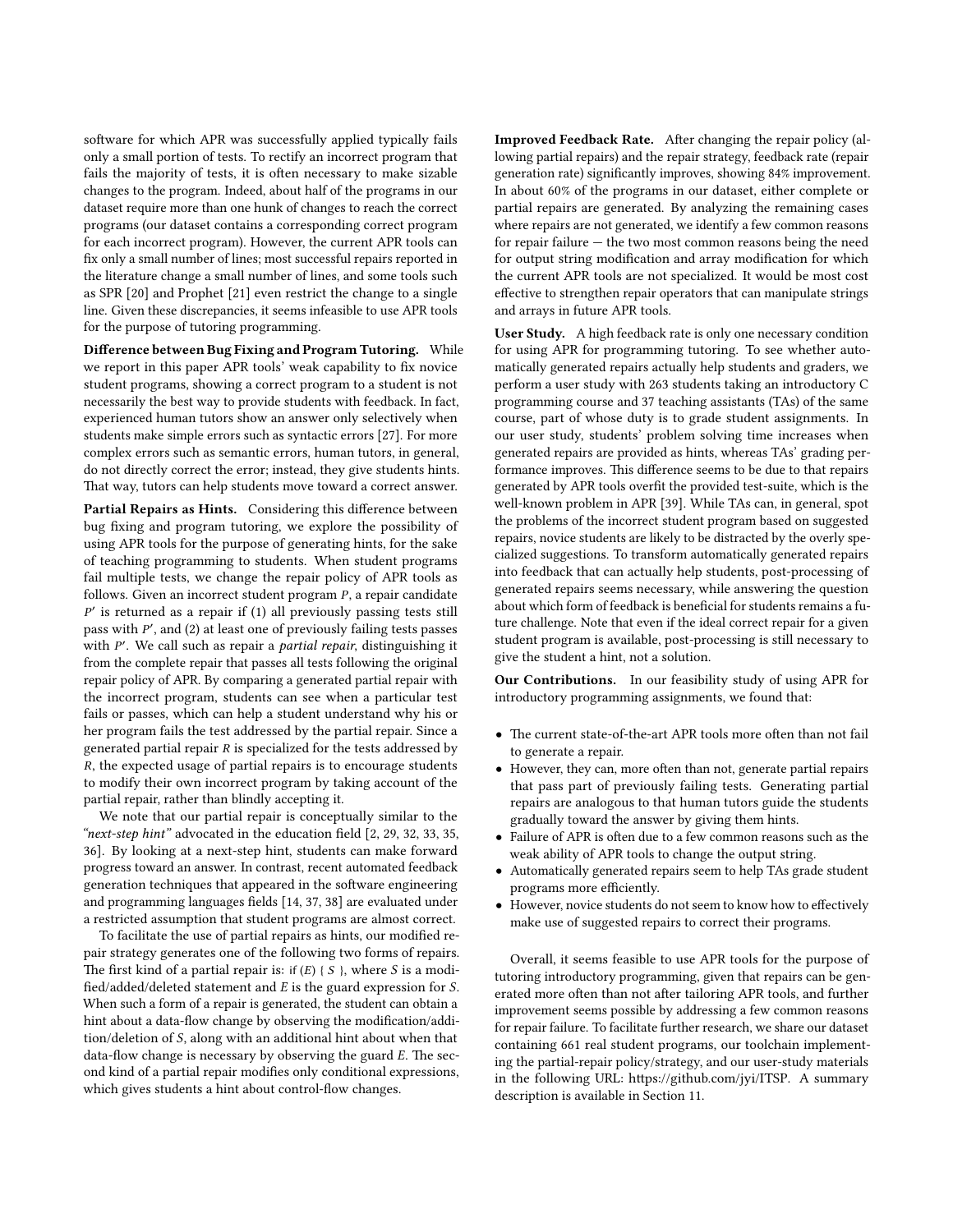Table 1: Characteristics of our dataset

<span id="page-2-0"></span>

| Lab              | $#$ Prog | Topic                                       |
|------------------|----------|---------------------------------------------|
| Lab <sub>3</sub> | 63       | Simple Expressions, printf, scanf           |
| Lab 4            | 117      | Conditionals                                |
| Lab 5            | 82       | Loops, Nested Loops                         |
| Lab 6            | 79       | <b>Integer Arrays</b>                       |
| Lab 7            | 71       | Character Arrays (Strings) and Functions    |
| Lab 8            | 33       | Multi-dimensional Arrays (Matrices)         |
| Lab 9            | 48       | Recursion                                   |
| Lab $10$         | 53       | Pointers                                    |
| Lab $11$         | 55       | Algorithms (sorting, permutations, puzzles) |
| Lab $12$         | 60       | Structures (User-Defined data-types)        |

#### 2 AUTOMATED PROGRAM REPAIR

We perform a feasibility study with the following four state-of-theart APR tools: GenProg [\[19\]](#page-10-13), AE [\[44\]](#page-11-5), Prophet [\[21\]](#page-10-9), and Angelix [\[24\]](#page-10-11). These four tools, similar to the majority of APR tools, are testdriven, meaning that a modified program  $P'$  is considered repaired if P' passes all tests in the provided test suite. GenProg repeatedly modifies the program using genetic programming  $[17]$  until it finds a repair or the time budget is exhausted. In contrast to GenProg where the program is modified in a stochastic fashion (the program is modified differently at each run of the tool), AE modifies the program in a deterministic way by applying mutation operators to the program. Prophet first searches for a transformation schema that can be used to repair the program, and in the next step, it instantiates the transformation schema to generate a repair. In the second step of schema instantiation, Prophet uses a repair model learned from successful human patches to prioritize the instantiation similar to human patches. Angelix first searches for a set of angelic values for potentially buggy expressions E; when these angelic values substitute  $E$ , all tests are passed. In the next step, Angelix synthesizes patch expressions that return the angelic values found in the first step. These four APR tools, while sharing the goal of generating repairs that pass all tests, internally use different repair algorithms and repair operators. We include these different APR tools in our study to gain holistic understanding of the feasibility of using APR tools for programming tutoring.

#### <span id="page-2-3"></span>3 DATASET

The dataset on which we perform and report our analysis was obtained from an Introductory C Programming (CS-101) course offered at Indian Institute of Technology Kanpur (IIT-K) by the third author. The programs were collected using Prutor [\[5\]](#page-10-19), a system that stores intermediate versions of programs in addition to the final submissions. This course was credited by 400+ first year undergraduate students. One of the major grading component was weekly programming assignments (termed Lab). The assignments were designed around a specific topic every week, as described in Table [1,](#page-2-0) so as to test the concepts learned so far. The labs were conducted in an environment where we recorded the sequence of submissions made by students towards the goal of passing as many pre-defined test-cases as possible. Multiple attempts were allowed, with only the last submission being graded. For each of these labs,

<span id="page-2-1"></span>Table 2: The result of our initial experiment in which the existing APR tools are used out of the box. The overall repair rate is 31%.

| Lab              | # Programs | # Fixed | Repair Rate | Time             |
|------------------|------------|---------|-------------|------------------|
| Lab <sub>3</sub> | 63         | 3       | 5%          | 6 s              |
| Lab 4            | 117        | 30      | $26\%$      | 20 s             |
| Lab $5$          | 82         | 27      | $33\%$      | 89 <sub>s</sub>  |
| Lab 6            | 79         | 32      | 41 $\%$     | 50 <sub>s</sub>  |
| Lab 7            | 71         | 17      | 24%         | 75s              |
| $L$ ab $8$       | 33         | 16      | 48 %        | 139 <sub>s</sub> |
| Lab 9            | 48         | 15      | 31%         | 46s              |
| Lab $10$         | 53         | 24      | 45 %        | 24s              |
| Lab 11           | 55         | 26      | 47 %        | 83 s             |
| Lab $12$         | 60         | 18      | 30%         | 38 <sub>s</sub>  |
| Total            | 661        | 208     | 31%         | 59 <sub>s</sub>  |

we pick a random sample of  $(P_b, P_c)$  program pairs as our dataset, where  $P_b$  is a version of student program which fails on one or more test-cases, and  $P_c$  is a later version of the attempt by the same student which passes all the provided test-cases. We exclude from our dataset the instances of  $P<sub>b</sub>$  failed to be compiled. The second column of Table [1](#page-2-0) shows the number of programs for each lab we include in our dataset.

# <span id="page-2-2"></span>4 INITIAL FEASIBILITY STUDY

How often can the state-of-the-art APR tools fix incorrect student programs? A high repair rate of APR is a prerequisite to using APR tools for feedback generation. As the first step of our feasibility study, we investigate how well four state-of-the-art APR tools  $(i.e., GenProg, AE, Prophet, and Angelix) fix the incorrect student$ programs in our dataset. For each incorrect program, a repair is considered found if one of the four APR tools successfully generates a repair — that is, a generated repair passes all provided tests of the program. We run the four APR tools in parallel until either (a) one of the APR tools successfully generates a repair or (b) all APR tools fail to generate a repair within a time limit (15 minutes). We use the default configuration of each APR tool with slight modifications for Prophet to extend the search space of repair [\[22\]](#page-10-20). Our experiment was performed on an Intel Xeon E5-2660 2.60 Ghz processor with Ubuntu 14.04 64-bit operating system and 62 GB of memory.

#### 4.1 Results of Initial Experiment

Table [2](#page-2-1) shows the results of our initial experiment. Each column represents (from left to right) the lab for which the incorrect programs were submitted (Lab), the number of incorrect programs submitted to the lab (# Programs), the number of incorrect programs in the lab that are fixed by the APR tools we apply (# Fixed), repair rate, i.e., (# Fixed)/(# Programs) in percentage (Repair Rate), and average time taken to successfully generate repairs (Time), respectively. In our experiments, repairs are generated only in 31% of the programs in our benchmark, and repair rate is below 50% across each individual lab. Meanwhile, the average time taken when repairs are found is about 1 minute. Our initial experimental result suggests that a low repair rate is a severe concern.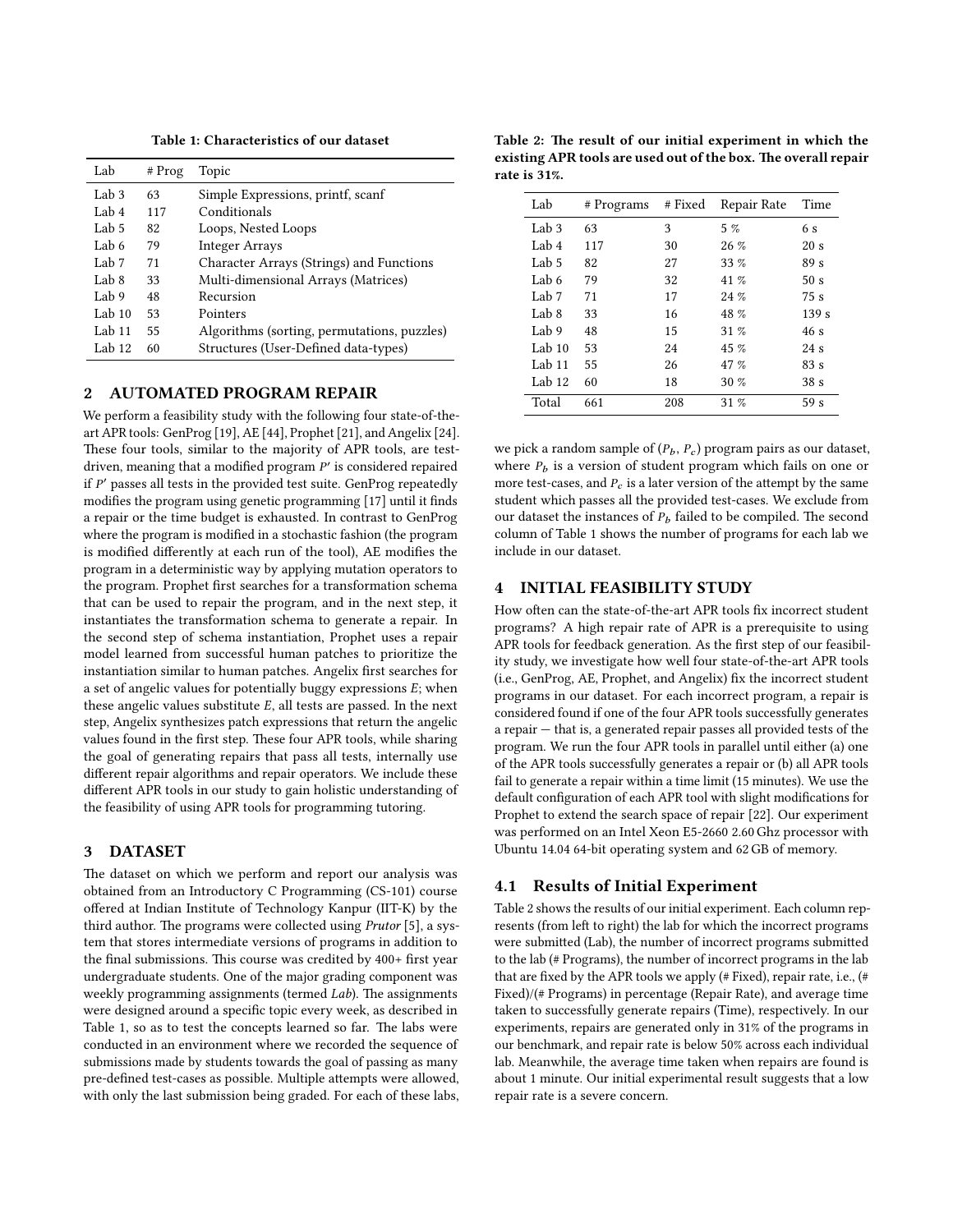<span id="page-3-0"></span>

Figure 1: This plot shows the repair rate of two different groups (Y axis) across each individual lab (X axis). The "High failure rate" group consists of the cases in which more than half of the tests fail the given program, whereas the "Low failure rate" group consists of the cases in which at least half of tests pass the given program. Repair rate is significantly lower in the high failure rate group to which 60% of the programs in our dataset belong.

#### 4.2 Reasons for Low Repair Rate

Despite the fact that student programs are simpler than programs written by professional developers for which APR tools are developed, the state-of-the-art APR tools fail to generate repairs for the majority of the incorrect program in our benchmark. Our result suggests that fixing short student programs is not easier than fixing developer programs. What makes automatically fixing student programs difficult? Answering this question may help us adjust APR to the new challenge posed by student programs. We observe in our dataset that the following two properties of student programs are likely to make automatically fixing student programs difficult:  $(1)$  student programs often fail in a majority of the tests, and  $(2)$ student programs often require complex fixes. We describe them in more detail in the following sections.

4.2.1 High test failure rate. Student programs are often significantly incorrect, and fail the majority of the tests. In our dataset,  $60\%$  of the programs fail more than half of the available tests. This is in contrast to the fact that professional software for which APR was successfully applied typically fails only a small portion of tests. High test failure rate is likely to make automated program repair difficult. Figure [1](#page-3-0) compares the repair rate between the following two groups of our benchmark programs: the high test failure group in which more than half of the tests fail the given program and the low test failure group where at least half of tests pass the given program. While about half (48%) of the programs of the low failure rate group are successfully repaired, the repair rate of the high failure rate group is only 20%.

4.2.2 Complex fixes. The majority of bugs reported to be successfully repaired by APR tools are cosmetically simple, mostly restricted to one-line changes of the given buggy program. Still,

the promise of APR is that it can save developers from manual search for a simple fix in large software. To investigate the distribution between simple fixes (one-hunk changes) and complex xes (multiple-chunk changes) in our dataset, we compare each incorrect program in our dataset with its correct version. Recall that our dataset contains both an incorrect program and its correct version written by the same student. In our dataset, about half of the incorrect programs  $(46%)$  are fixed by adding more than 1 hunk of changes. For these programs requiring complex fixes, the repair rate is shown to be 26%, lower than the repair rate for the rest of the programs (36%).

# 5 TUTORING PROGRAMMING

Our initial experiment reveals that repair rate of the current APR tools for novice student programs is prohibitively low. Does this imply that it is infeasible to use APR for intelligent programming tutoring (IPT)? Or, given that APR was originally not developed for IPT, is it possible to tune up APR for the purpose of IPT?

One big difference between fixing a bug and tutoring programming is in the different degrees of their interactivity with the users. Tutoring is a highly interactive process between a tutor and a student. To complete a program, a student takes multiple steps of actions, and at each step, the tutor provides feedback. The tutor offers a confirmatory feedback if the student follows the right track toward a correct solution. Meanwhile, if the student goes astray, the tutor provides a hint for the student to get the student back on track. In this highly interactive tutoring process, the tutor does not simply show a correct program all at once. Instead, the tutor provides for the student a series of feedback to help the student stay on track toward a correct solution. This behavior of human programming tutors is recorded in detail in [\[27\]](#page-10-14). Intelligent tutoring systems expected to mimic human tutors should provide interactive feedback for the students where each feedback should help the students move to the next step toward a correct solution. In contrast, the ideal of APR is to synthesize a correct bug fix at once, without involving a long feedback loop with the developer. Given this difference between bug fixing and programming tutoring, we believe APR can be used for intelligent tutoring only after it is tailored to the new needs of programming tutoring.

# 6 FROM BUG FIXING TOWARD TUTORING

Given the difference between APR and IPT described in the previous section, the problem of APR and the problem of IPT can be described differently as follows.

Definition 6.1 (Automated Program Repair (APR)). Given a program  $P$  and its specification  $S$ , the following holds true initially, reflecting the fact that  $P$  is buggy:  $P \nvdash S$ . The problem of APR is to generate an alternative program  $P'$  that satisfies  $P' \vdash S$ .

<span id="page-3-1"></span>Definition 6.2 (Intelligent Programming Tutoring (IPT)). Given a program P and its specification S where  $P \nvdash S$ , the problem of IPT is to generate a series of alternative programs,  $P'_1, P'_2, \ldots, P'_k, P'_{k+1}$  $P'_n$ ,  $P'_{n+1}$  that satisfies the following, through an iterative interaction with the student.

(1) For all odd numbers  $k$ ,  $P'_{k}$  is an automatically generated program by the tutoring system, and  $P'_{k+1}$  is a program constructed by the student, using  $P'_k$  as a hint.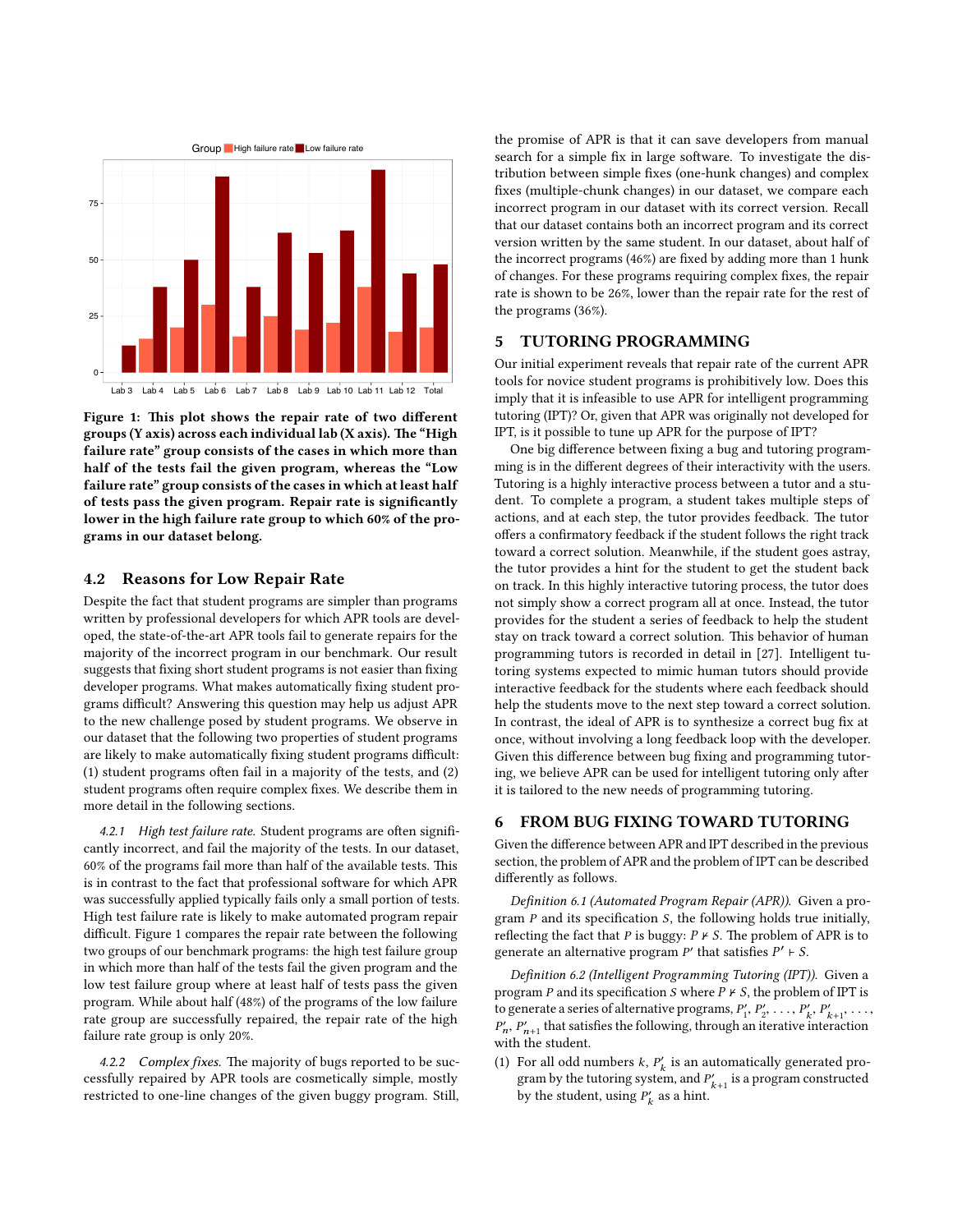- (2)  $\forall 1 \leq k \leq n : P'_{k+1} \leq P'_{k+1}$ , where  $P'_{k} \leq P'_{k+1}$  denotes that program  $P'_{k+1}$  is closer to the specification S than  $P'_{k}$  (one definition of  $\le$  will be described later).
- (3)  $\forall 1 \leq k \leq n : P'_k \neq S$
- (4)  $P'_{n+1} \vdash S$

Notice that in IPT, the final correct version of the program  $(P'_{n+1})$ is sought for through a series of feedback generation (represented by  $P'_k$  for all odd numbers  $k$  ), interspersed with student programming (represented by  $P'_{k+1}$  for all odd numbers k).

We describe in the following how we tailor APR to IPT. In particular, we tailor test-driven APR, given that the majority of APR tools use a test-driven approach. In test-driven APR, a test suite is used as the specification of the program. That is, given a test suite  $T$  and a buggy program  $P$  where  $P$  does not pass all tests in  $T$  (i.e.,  $P \nmid T$ ), test-driven APR generates a repaired program  $P'$  satisfying  $P' \vdash T$ , which denotes P' passes all tests in T.

## <span id="page-4-0"></span>6.1 Tailoring Repair Policy

We tailor ITP described in Def. [6.2](#page-3-1) to test-driven APR as follows. First, we replace in Def. [6.2](#page-3-1) specification  $S$  with test suite  $T$ . Thus, intermediate programs  $P'_k$  do not pass all tests in  $T(P'_k \nmid T)$ , while they are gradually approaching the final version that passes all tests. Meanwhile, the partial relation  $\leq$  used in Def. [6.2](#page-3-1) can be naturally defined as follows. We say  $P'_k \leq P'_{k+1}$  if all tests passed in  $P'_k$  also pass in  $P'_{k+1}$ . Similar to test-driven development, the progression of the student can be achieved by gradually passing more tests. While the number of tests may not be a precise measure of student progression, its practicality is high, given that tests are widely used in evaluating student programs. Related but orthogonal issues are how to construct an effective test suite for the purpose of IPT, and in which order each test should be satisfied by the program; for instance, given multiple failing tests  $T_f$  and an incomplete program, which tests among  $T_f$  should be addressed first? These orthogonal issues are not addressed in this initial feasibility study.

To implement progressive program construction  $(P'_1 \leq P'_2 \leq$  $\ldots \leq P'_n$ , we modify the repair policy of APR as follows. Taking as input a student program  $P'_k$ , we generate  $P'_{k+1}$  that satisfies  $P'_k \prec$  $P'_{k+1}$ . Note that it is not required for  $P'_{k+1}$  to pass all tests, unlike in the original APR. This different repair policy can be implemented in an APR tool in a straightforward way by generating a partial repair defined as follows.

Definition 6.3 (Partial Repair). Given n positive tests, where  $n \geq 0$ , and *m* negative tests, where  $m > 0$ , a partial repair  $P'$  satisfies the following: following:

- (1)  $P'$  passes all *n* positive tests, and<br>(2)  $P'$  passes at least one of *m* peopt
- (2)  $P'$  passes at least one of m negative tests.

In comparison, we define a complete repair generated in the original APR as follows.

Definition 6.4 (Complete Repair). Given  $n$  positive tests, where  $n \ge 0$ , and *m* negative tests, where  $m > 0$ , a complete repair P' satisfies the following:

- (1)  $P'$  passes all *n* positive tests, and<br>(2)  $P'$  passes all *m* persitive tests
- (2)  $P'$  passes all m negative tests.

The expected usage of partial repairs is to encourage students to modify their own incorrect program by taking into account the partial repair as a hint. In fact, a partial repair is specialized for the tests it addresses (the tests that turn from negative to positive after the partial repair), the student needs to generalize the partial solution shown to him or her. By comparing a generated partial repair with the incorrect program, students can see when a particular test fails or passes, which can help a student understand why his or her program fails the test addressed by the partial repair.

# <span id="page-4-1"></span>6.2 Tailoring Repair Strategy

Partial repairs are generated as hints, not as solutions. Typical hints partial repairs can provide are as follows.

- (1) Control-flow hints. Students can see that a test can pass by changing the control flow of the program  $-$  which includes changing the direction of an if-conditional, skipping over a loop, and exiting a loop at a different iteration than before.
- (2) Data-flow hints. Students can see that a test can pass by adding or deleting statements which affects the data flow of the program.
- (3) Conditional data-flow hints. It is often the case that the dataflow of the program should be changed only under a certain circumstance. In this case, statement addition/deletion can be guarded with a condition. The deleted/added statements provide data-flow hints, while the guard conditions provide control-flow hints. Note that a data-flow hint can be viewed as a special case of a conditional data-flow hint where a statement  $S$  is guarded with either false (suggesting the deletion of  $S)$  or true (suggesting the addition of S).

To facilitate the use of partial repairs as hints, we tailor the repair strategy of APR, following Algorithm [1.](#page-5-0) Our repair strategy searches for a control-flow hint and a conditional data-flow hint in parallel (a data-flow hint is the special case of a conditional data-flow hint). This parallel use of tools is shown in Line 2 of the algorithm:  $\text{convract}(\mathcal{P}_b, \mathcal{T}_p, \mathcal{T}_n)$  ||  $\text{convDATAFix}(\mathcal{P}_b, \mathcal{T}_p, \mathcal{T}_n)$ , where  $r_b$ ,  $i_p$ , and  $i_n$  represent an input buggy program, positive tests<br>(passing tests), and negative tests (failing tests), respectively. Func- $P_h, T_p$ , and  $T_n$  represent an input buggy program, positive tests tion controlFix and condDataFix search for a partial repair that can be used as a control-flow hint and a (conditional) data-flow hint, respectively. Parallel search for a partial repair stops when either a repair is found or the time budget is exhausted.

In function controlFix by which a control-flow hint is searched for, we invoke in parallel two APR tools, Angelix and Prophet, both of which have repair operators that can modify the conditional expressions of the if/loop statements. We restrict the repair space only to conditional expression changes when looking for a control-flow hint. Meanwhile, in function condDATAFIx by which a conditional data-flow hint is searched for, we use the following two-step repair process. In the first step, we modify the data-flow of the program by adding/deleting/modifying statements such that one of the negative tests becomes positive after the modification. At this step, we do not preserve positive tests; that is, the modified program  $P_i$  in line 9 may fail some/all of positive tests. However, in the second step, we refine  $P_i$  such that the refined program  $P_r$  (obtained in either line 12 or 16) passes all positive tests. More specifically, our refinement process takes place as follows. Given a statement  $S$  that is added or deleted in the first step, we transform  $S$  into "if (true)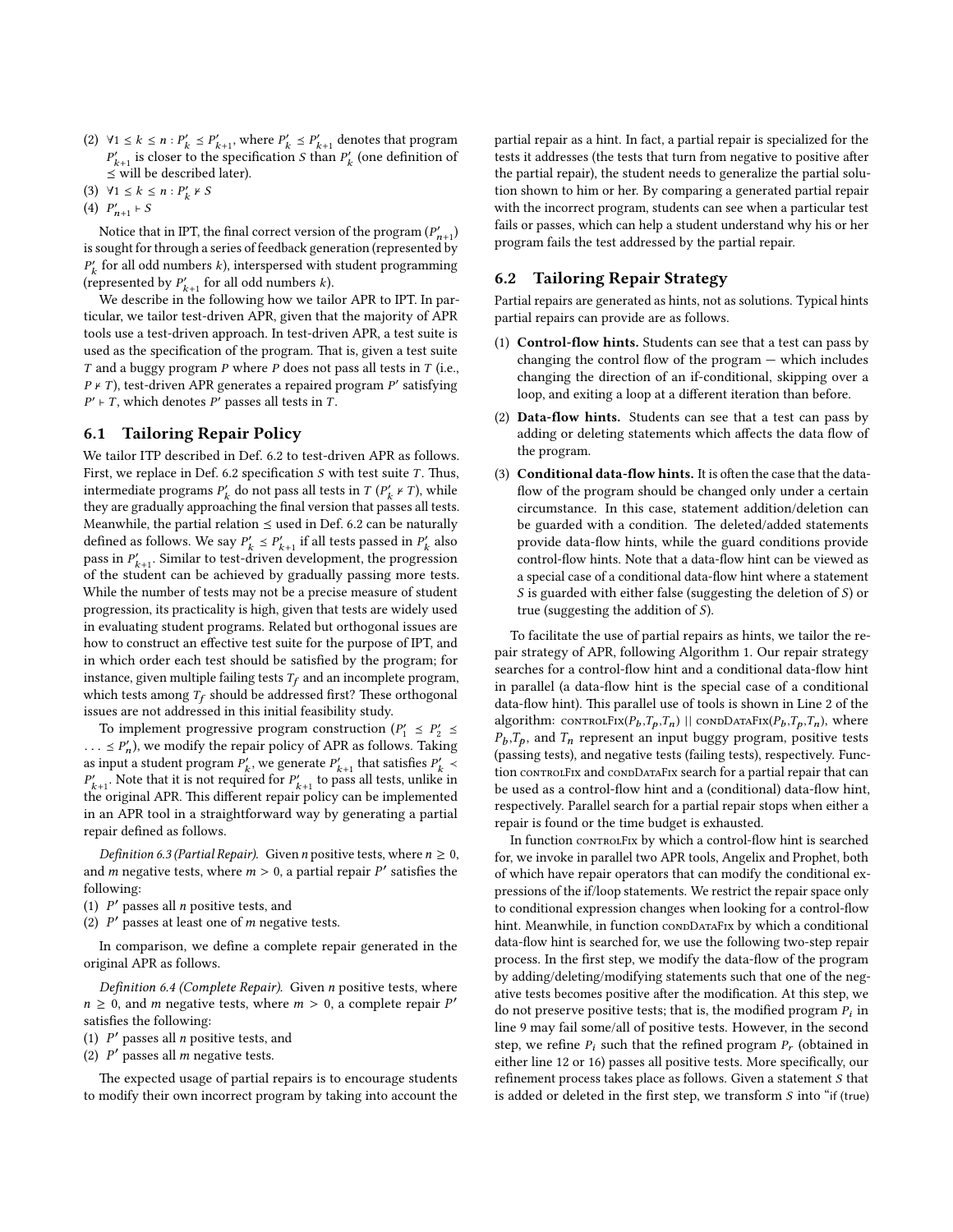<span id="page-5-0"></span>Algorithm 1 Partial Repair Generation Using Our Repair Strategy

**Input:** buggy program  $P_b$ , test suite T **Output:** partially repaired program  $P_r$ 

 $\triangleright$  Run  $P_b$  with T to find out positive tests  $T_p$  and negative tests  $T_n$ . 1:  $(T_p, T_n)$  ← RUN $(P_p, T)$ 

. Parallel call. Successful termination of one function (termination with a non-NULL value) kills the remaining function.

2:  $P_r \leftarrow \text{CONTROLFix}(P_b, T_p, T_n)$  || condDataFix $(P_b, T_p, T_n)$ 

. Function controlFix searches for a partial repair changing the control-flow of the program, using Angelix and Prophet. If a partial repair is not found, NULL is returned.

3: function CONTROLFIX $(P_b, T_p, T_n)$ 

 $\triangleright$  Set the repair configuration such that a partial repair changing the control-flow of the program is searched for.

4:  $C \leftarrow \{control, partial\}$ <br>5: **return** RUNANGELIX(*C*.P<sub>b</sub>

return RUNANGELIX $(C, P_b, T_a, T_n)$  || RUNPROPHET $(C, P_b, T_a, T_n)$ 

6: end function

 $\triangleright$  Function CONDDATAFIX searches for a partial repair changing the data-flow and/or the control-flow of the program. If a partial repair is not found, NULL is returned.

7: function CONDDATAFIX $(P_b, T_p, T_n)$ 

 $\triangleright$  Set the repair configuration such that a partial repair changing the data-flow of the program is searched for.

8:  $C \leftarrow \{data, partial\}$ 

 $\triangleright$  Search for a program  $P_i$  that makes at least one of the tests in  $T_n$  pass, while ignoring  $T_p$ .  $T_i$  represents a set of tests in  $T_n$  that pass with  $P_i$ .

9:  $(P_i, T_i) \leftarrow \text{RUNGENPROG}(C, P_b, T_n) || \text{RUNAE}(C, P_b, T_n) ||$ <br>
NINANGELIY $(C, P_b, T_a) || \text{RUNPROIUE} (C, P_b, T_a) ||$  $RUNANGELIX(C, P_h, T_n)$  | |  $RUNPROPHET(C, P_h, T_n)$ 

If  $P_i$  is found (i.e.,  $P_i$  != NULL), refine  $P_i$  such that not only  $T_i$ <br>but also all the tests in  $T$ , ness. This is achieved by looking for a but also all the tests in  $T_p$  pass. This is achieved by looking for a complete (not partial) repair that passes all tests in  $T_p \cup T_i$ 

```
10: if P_i != NULL then
```

```
11: C \leftarrow \{control, complete\}<br>12: P_r \leftarrow \text{RUNANGELIX}(C, P_i, T_o)
```

```
12: P_r \leftarrow \text{RunAnswer}(C, P_i, T_p \cup T_i)
```

```
13: end if
```
Fig. If refinement with Angelix fails (i.e.,  $P_r$  == NULL), try with Prophet. 14: **if**  $\vec{P}_i$  != NULL &&  $P_r$  == NULL **then** 

```
15: C \leftarrow \{control, complete\}<br>16: P_r \leftarrow \text{RUNProphET}(C.P_i.T_n)
```

```
16: P_r \leftarrow \text{RunProperty}(C, P_i, T_p \cup T_i)17: end if
```
18: return  $P$ ,

19: end function

{ S }" or "if (false) { S }", respectively. Similarly, if a statement S is modified into another statement  $S'$  in the first step, we transform  $S$ into "if (true)  $\{S' \}$  else  $\{S\}$ ". This transformation takes place internally inside the APR tools we modify for this purpose. The refined program  $P_r$  is obtained by replacing the tautological conditions (true or false) guarding the added/deleted/modified statement with different expressions with which  $P_r$  passes all positive tests and the negative tests addressed in the first step. We invoke multiple APR tools in parallel in the two-step repair process of finding a conditional data-flow hint. In the first step, we invoke four tools, that is, GenProg, AE, Prophet, and Angelix (for Prophet and Angelix, we turn off the options that allow conditional expression changes). In the second step where guards are modified, we invoke

only Prophet and Angelix, since GenProg and AE do not support expression-level modifications.

## 6.3 Incremental Repair

Our overall repair algorithm optionally allows incremental repair, that is, generating a series of partial repairs incrementally. More specifically, a new partial repair  $P_{i+1}$  is generated based on the previous partial repair  $P_i$  generated at the *i*-th iteration. The number of passing tests grows as the iteration proceeds, and the tests passed by  $P_i$  are also passed by  $P_{i+1}$ . The iteration proceeds until either there is no remaining negative (failing) test or a partial repair is not found. A repair obtained through the incremental repair approach can be useful for graders to whom showing as many changes as possible can provide hints about why the student program is wrong.

## 7 EVALUATION

We evaluate the feasibility of using our partial repair algorithm for introductory programming assignments. The following are our research questions.

RQ1 How often are repairs generated when our partial repair algorithm is employed in addition to the complete repair algorithm of the existing APR tools? A high repair rate is a prerequisite for using APR for introductory programming assignments. The current state-of-the-art APR tools fail to generate repairs more often than not, as shown in Section [4.](#page-2-2) How signicantly does a new repair strategy allowing both complete and partial repairs improve repair rate?

RQ2 When are repairs not generated even after employing our partial repair algorithm? If there are common reasons for those cases of repair failure, they should be addressed in future tools. RQ3 Do tool-generated partial repairs help students in finding a

solution more efficiently than when repairs are not shown?

RQ4 Similarly, do tool-generated repairs help graders in grading student programs more efficiently than when repairs are not shown?

To investigate our research questions, we conduct a tool experiment (to address RQ1 regarding repair rate), repair failure analysis (to address RQ2), and user study (to address RQ3 and RQ4).

## <span id="page-5-1"></span>7.1 Tool Experiment

We developed a tool that implements our partial repair algorithm on top of the same four existing APR tools as used in our initial experiment. We apply our tool to the same dataset as used in our initial experiment modulo the incorrect programs for which complete repairs are already generated in the initial experiment. Recall that the purpose of this tool experiment is to investigate how significantly a new repair strategy allowing both complete and partial repairs improves repair rate. The experiment was performed on the same environment as used for the initial experiment.

Table [3](#page-6-0) shows the results of our tool experiment. As compared to our initial experiment that does not allow partial repairs, the overall repair rate increases from 31% to 57%, showing about 84% of improvement. Repair rate increases significantly across all labs, as shown in Figure [2.](#page-6-1) Meanwhile, the average successful repair time stays as low as 58 seconds.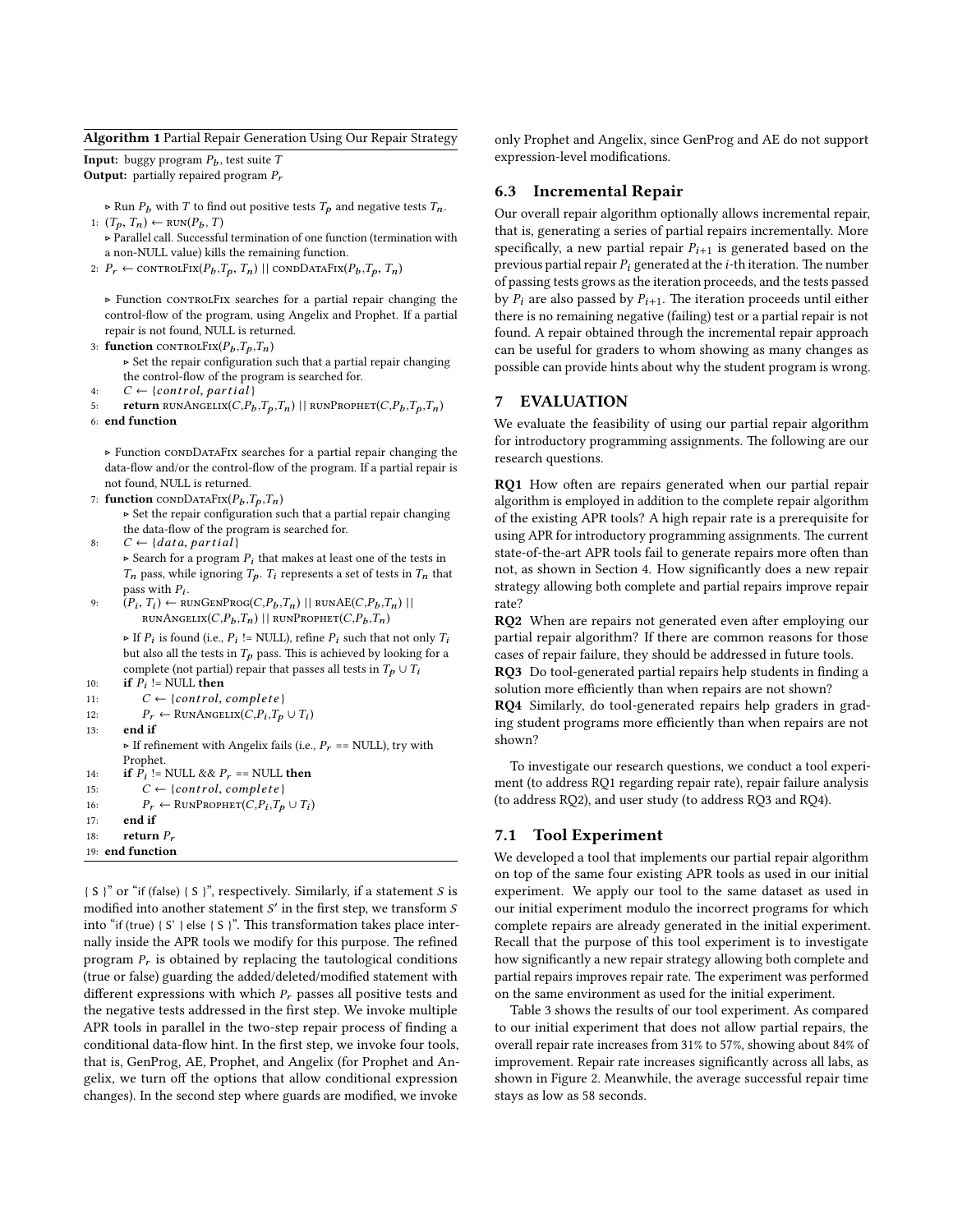<span id="page-6-0"></span>Table 3: The result of an experiment in which partial repairs are sought for in case a complete repair is not found out. The overall repair rate is about 60%.

| Lab              | # Programs | # Fixed | Repair Rate | Time            |
|------------------|------------|---------|-------------|-----------------|
| Lab <sub>3</sub> | 63         | 14      | $22\%$      | 3s              |
| Lab 4            | 117        | 61      | 52 %        | 27s             |
| Lab 5            | 82         | 52      | 63 %        | 85s             |
| Lab 6            | 79         | 49      | 62%         | 69 <sub>s</sub> |
| Lab 7            | 71         | 44      | 62%         | 51 <sub>s</sub> |
| Lab <sub>8</sub> | 33         | 28      | $85 \%$     | 99 s            |
| Lab 9            | 48         | 26      | 54 %        | 70s             |
| Lab $10$         | 53         | 36      | 68 %        | 35s             |
| Lab $11$         | 55         | 33      | 60 %        | 77 s            |
| Lab $12$         | 60         | 35      | 58 %        | 52s             |
| Total            | 661        | 378     | 57 %        | 58 <sub>s</sub> |

<span id="page-6-1"></span>

Figure 2: This plot shows the repair rate in percentage  $(Y \text{ axis})$  across each individual lab  $(X \text{ axis})$ . The "Complete" represents the cases in which only complete repairs are counted, whereas the "Partial+Complete" represents the cases in which partial repairs are also allowed in case a complete repair does not exist.

#### <span id="page-6-3"></span>7.2 Repair Failure Analysis

Despite the increase of repair rate after allowing partial repairs, neither complete repair nor partial repair was generated in 43% of our subject programs. We compare these 43% of programs with their correct versions to look for common reasons for repair failure. Specifically, for each defect represented by the buggy version  $P_b$ and the correct version  $P_c$ , we obtain the AST differences between  $P<sub>b</sub>$  and  $P<sub>c</sub>$  using Gumtree [\[6\]](#page-10-21), an AST differencing tool. We first perform manual inspection of the AST differences to derive a set of common characteristics observed in the differences between  $P_b$  and  $P_c$ . Then, we detect other such instances in our dataset, using our extension of Gumtree where we encode the AST difference patterns corresponding to the common characteristics we identified. We repeat this process until all programs for which repairs are not generated are covered. Note that some programs are labeled with multiple characteristics in this process.

<span id="page-6-2"></span>Table 4: This table shows the distribution of the difference characteristics of the two programs, a buggy program  $(P_b)$ and its correct version  $(P_c)$ , for which neither complete nor partial repair is generated by the APR tools.

| $P_c - P_h$                 | # Instances | Portion  |
|-----------------------------|-------------|----------|
| String                      | 125         | 40%      |
| Array                       | 44          | 14%      |
| <b>Missing Function</b>     | 38          | $12. \%$ |
| Complex Control             | 35          | $11\%$   |
| Unsupported                 | 30          | $10\%$   |
| Others                      | 16          | $5\%$    |
| <b>Empty Implementation</b> | 12.         | $4\%$    |
| <b>Wrong Parameters</b>     | 6           | $2. \%$  |
| Wrong Usage                 | 6           | $2. \%$  |

Table [4](#page-6-2) shows our analysis result. The first column categorizes the characteristics of the differences between the buggy program  $(P_b)$  and its corrected version  $(P_c)$ . The second and third column show the number of instances and portion of each category, respectively, by which the table is sorted. The following describes each category for  $P_c - P_b$  which we represent as  $\delta$ :

**String** This corresponds to the case where  $\delta$  involves changing the string constants used in the program, such as adding a missing space or a new line. It is observed that this category takes the most number of instances of repair failure (40%).

Array This corresponds to the case where  $\delta$  involves changes in arrays that include array index changes, array size changes, adding/deleting array access expressions, and using array lengths in the program.

**Missing Function** This corresponds to the case where  $\delta$  involves adding a function call.

**Complex Control** This corresponds to the case where  $\delta$  involves complex control-flow changes that include control-flow changes in a nested loop and control-flow changes in multiple conditionals. While Angelix and Prophet can change conditional expressions, they do not exhaustively consider all possible control-flow changes. **Unsupported** This corresponds to the case where  $P_c$  requires expressions that cannot be synthesized by the current APR tools such as the expressions involving the modular operator and nonlinear expressions.

Empty Implementation This corresponds to the case where the main function of  $P_b$  is empty or contains only a return statement. We do not label other characteristics for the programs belonging to this category.

Wrong Parameters This corresponds to the case where  $\delta$  involves changing multiple parameters of a function call expression. While Angelix can change multiple expressions, it does not exhaustively consider all possible combinations.

Wrong Usage This corresponds to the case where students use language constructs in a semantically wrong way. This includes mistakenly adding a semicolon before a for-loop body (i.e., using for(…); {…} instead of for(…) {…}), using scanf(…,x) instead of scanf(…,&x) where x represents a variable, using ++x when x+1 is required, using 'x' when x is required, and using \*x when x is required.

Others This covers the rest of the characteristics.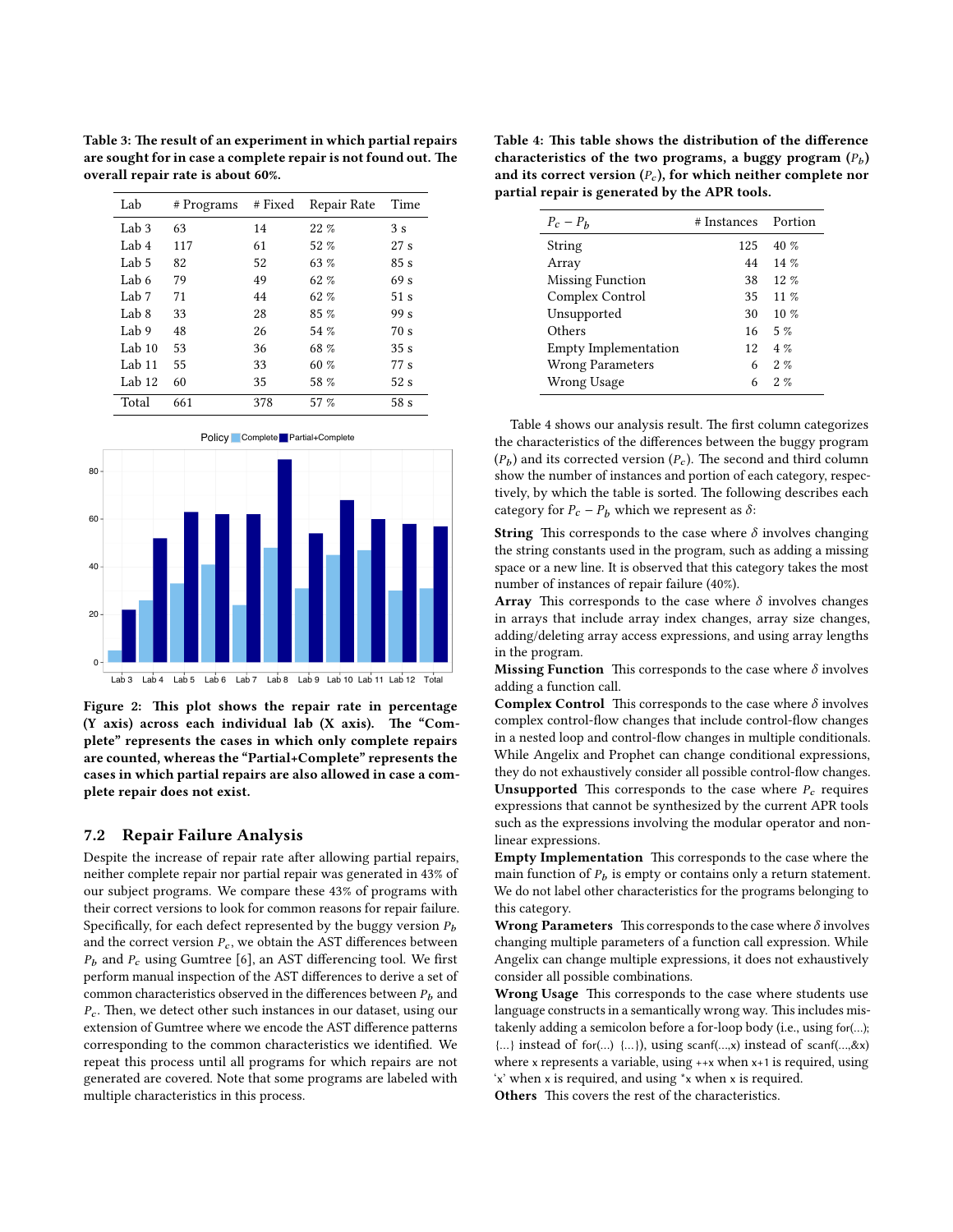<span id="page-7-0"></span>

Figure 3: Background of Teaching Assistants

The fact that the portions of the top two categories (String and Array) take more than 50% suggests that it would be most cost effective to strengthen repair operators that can manipulate strings and arrays in future APR tools.

#### <span id="page-7-4"></span>7.3 User Study

We perform a user study with novice students and graders to see

- (1) whether automatically generated feedback can help students solve the problem on their own.
- (2) whether automatically generated feedback can help teaching assistants (TAs) grade submissions efficiently (faster grading) and effectively (only small variation in the marks for similar submissions.)

For the student study, we selected 5 problems for which we had buggy submissions and the partial repairs generated by our algorithm. We divided the students into the experimental group for whom the generated repairs are presented and the control group for whom the repairs are not presented. Repairs are presented in the form of a comment around the repaired lines of the buggy submission. We asked each student to fix one randomly chosen buggy submission. The study was unannounced, that is, the task was provided as a bonus question along with other regular assignment problems. The weight of the fix-task was kept low so that it does not impact the overall grade of the students in the course. The participation was voluntary, and in total 263 students submitted their completed programs (140 students in the without-repair group, and 123 students in the with-repair group), out of the 400+ students crediting the course.

Similarly, to estimate the impact of repairs on the grading task, we did a study on TAs. 37 TAs volunteered for this task, out of which 35 filled in the pre-study survey and the post-study survey. Figure [3](#page-7-0) summarizes the background of these TAs, which we collected using a pre-study survey. For the study, we randomly collected 43 buggy submissions from the subset of our dataset for which our algorithm successfully generates either complete or partial repairs. These 43 buggy submissions correspond to 8 different programming problems. We asked the TAs to grade these submissions based on how close they are to a correct program by figuring out the bugs and their corresponding repairs. The TAs were divided into two groups. The first group was given 22 tasks (set A) without repair, and 21 tasks (set B) with repairs, while the second group was conversely given set A with repairs, and set B without repairs. We

<span id="page-7-1"></span>

Figure 4: Time taken by students for bug fix task

<span id="page-7-2"></span>

Figure 5: Time taken by TAs for grading task

<span id="page-7-3"></span>Table 5: The answer frequency from TAs for the question: How do you categorize the errors of the program based on the suggested repair? Multiple answers are allowed.

| Category                         | Frequency |
|----------------------------------|-----------|
| Conditionals                     | 29        |
| Loops                            | 19        |
| Missing Character                | 8         |
| <b>String Modifications</b>      | 5         |
| Array Accesses                   | 4         |
| User defined Functions           | 4         |
| Missing Values in the Output     | 4         |
| Library Functions                | 3         |
| Others                           | 3         |
| Missing Whitespace in the Output | 2         |
| <b>Floating Point Operations</b> |           |

compared the time taken and marks assigned by the TAs for these tasks. The reference marks for these submissions were provided by the instructor who did not participate in the study, and did not have access to the repairs. With TAs, we also conducted a post-study survey to understand the experience of TAs with repairs.

Figure [4](#page-7-1) and Figure [5](#page-7-2) respectively show the distribution of time taken by the students for the solving task, and time taken by the TAs for the grading task. Both the figures are box-plots where X-axis shows the problem IDs and Y-axis shows the time in seconds. Each box (or rectangle) represents the first and third quartiles, with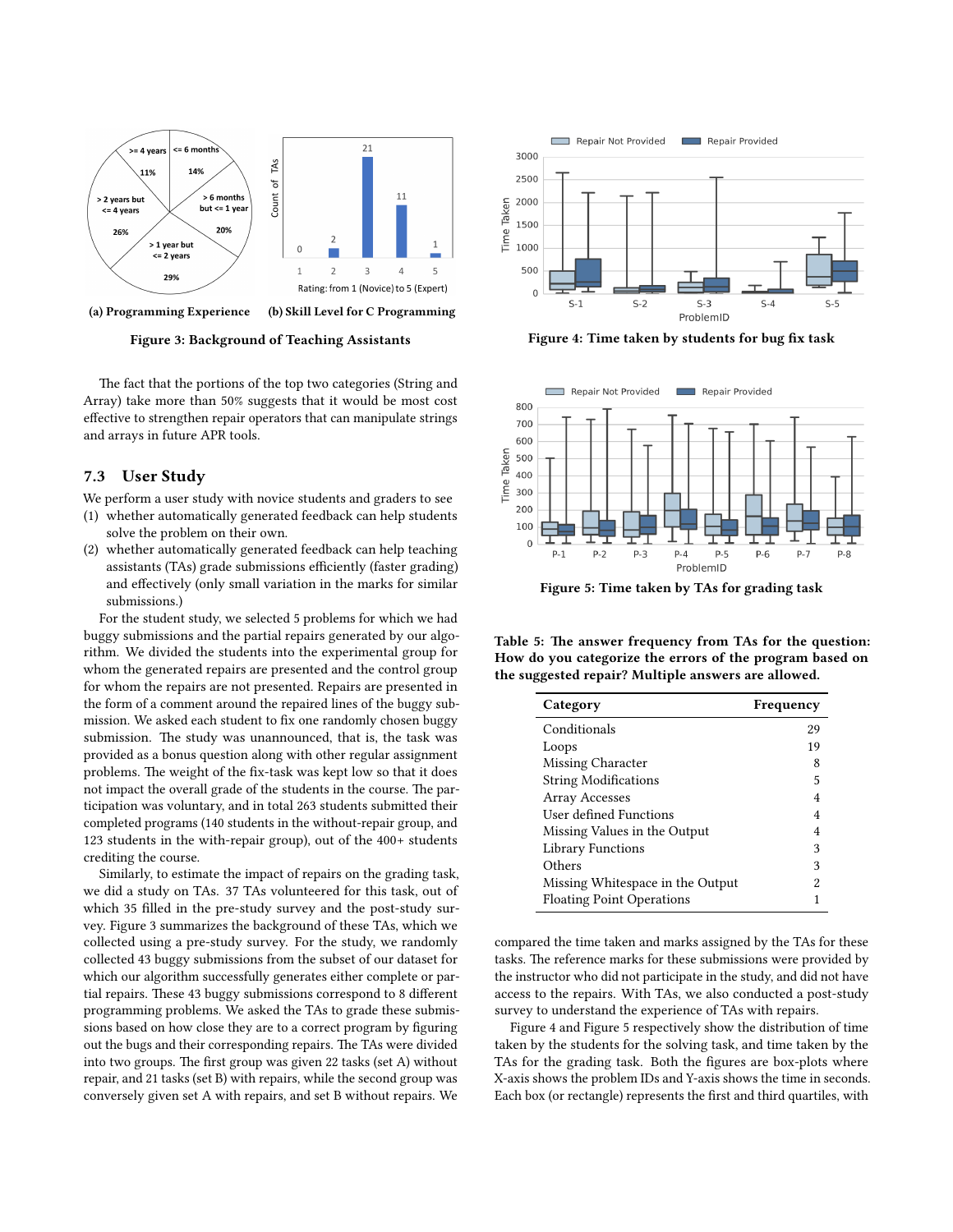<span id="page-8-0"></span>Table 6: The answer frequency from TAs for the question: What kind of modifications are necessary in the suggested repair to obtain a correct solution? Multiple answers are allowed.

| Description                                 | Frequency |  |
|---------------------------------------------|-----------|--|
| Fix condition for Conditionals or Loops     | 32        |  |
| Fix Operators                               | 15        |  |
| Insert/Delete Character (e.g., $\zeta$ , &) | 15        |  |
| Formatting the Output (whitespaces)         | 11        |  |
| <b>Fix Constants</b>                        | 10        |  |
| Fix Array Indices                           | 4         |  |
| Others                                      |           |  |

<span id="page-8-1"></span>Table 7: Analysis of TA Grading Time. "Yes" TAs correspond to those who answered in the post-study survey that repairs were useful, while "No" TAs answered conversely.

| Grading | All TAs |        | "Yes" TAs |        | "No" TAs |        |
|---------|---------|--------|-----------|--------|----------|--------|
| Time    | Without | With   | Without   | With   | Without  | With   |
| (sec)   | Repair  | Repair | Repair    | Repair | Repair   | Repair |
| Average | 173.76  | 135.41 | 155.08    | 124.83 | 191.40   | 145.39 |
| Median  | 150.95  | 133.68 | 120.70    | 126.90 | 166.87   | 144.85 |
| Stdev   | 96.70   | 40.88  | 99.98     | 40.30  | 92.82    | 39 96  |

a horizontal line inside indicating the median value. The ends of the vertical lines (or whiskers) on either side of the box represent the minimum and maximum time-taken. From these figures, we can infer that repairs affect novice students and TAs differently. While the problem solving time of the students tends to increase in the group where repairs are shown, the grading time of the TAs tends to decrease when repairs are shown. That is, when repairs are shown, the students tend to solve the problems more slowly, while the TAs tend to grade the problems more quickly. We conjecture that these opposite trends between novice students and TAs are due to their different levels of expertise and the format of feedback. In our post-study survey, we asked TAs (1) how do you categorize the errors of the program based on the suggested repair? and (2) what kind of modifications are necessary in the suggested repair to obtain a correct solution? The results are shown in Table [5](#page-7-3) and [6.](#page-8-0) In the first question, the majority of TAs identified the errors in loops/conditionals (see Table [5\)](#page-7-3), while in the second question, the most number of answers were given to the changes in loops/conditionals (see Table [6\)](#page-8-0). These results suggest that TAs are capable of generalizing suggested repairs that are overly specialized to the tests. It is likely that this generalization capability of TAs helps them finish the grading tasks more efficiently. However, novice students do not seem to know how to effectively make use of suggested repairs, unlike TAs.

Table [7](#page-8-1) shows a closer look at the grading performance of TAs. The first column (All TAs) shows the performance statistics for all TAs (both without repair and with repair), and the second column ("Yes" TAs) and the third column ("No" TAs) show the statistics for those who said in the post-study survey that the suggested repairs are useful and not useful, respectively. Half of the TAs answered the repairs are useful (the Yes group) and the rest of the half answered

<span id="page-8-2"></span>

Figure 6: Distribution of marks assigned by TAs

not useful (the No group). Given that the average grading time is smaller in the Yes group, high performers tend to feel more strongly that the suggested repairs are useful. In both groups, the average grading time decreases when repairs are shown. Also notably, the standard deviation decreases in both groups, indicating that the gap between high performers and low performers becomes narrower when repairs are shown.

Figure [6](#page-8-2) shows the marks awarded by the TAs for 15 randomly picked submissions out of 43 tasks. The reference marks for these submissions were provided by the instructor who did not participate in the study, and also did not look at the generated repairs used in the study. In the graph, the X-axis and Y-axis show, respectively, the problem IDs and marks awarded (between 0 and 20). The overall trends are similar among the group for whom repairs are presented (experimental group), the group for whom repairs are not presented (control group), and the independent instructor. In a majority of the cases the absolute difference between the experimental group and the control group is not much:  $\leq 1$  for 22/43 cases and  $\leq 2$  for <sup>30</sup>/43 cases.

### 8 THREATS TO VALIDITY

In our tool experiments, one of the APR tools, GenProg, uses a random algorithm (genetic programming), which can produce different results for each run. To mitigate this threat, we applied the same seed to GenProg in our initial experiment (Section [4\)](#page-2-2) and the second tool experiment (Section [7.1\)](#page-5-1). Also, the fact that the rest of the APR tools employed for our experiments (AE, Prophet, and Angelix) use deterministic repair algorithm further mitigates this threat. Our repair failure analysis (Section [7.2\)](#page-6-3) may be restricted by the difference categories,  $P_c - P_b$ , to which our analysis tool categorizes. To mitigate this threat, we manually inspected the differences and added new categories when the previously used categories were not sufficient. Our dataset, while collected from the actual students taking an introductory programming course, may not be representative of all student programs. Similarly, in our user study, participating students and TAs may not represent all novice students and graders. In terms of the programming language, our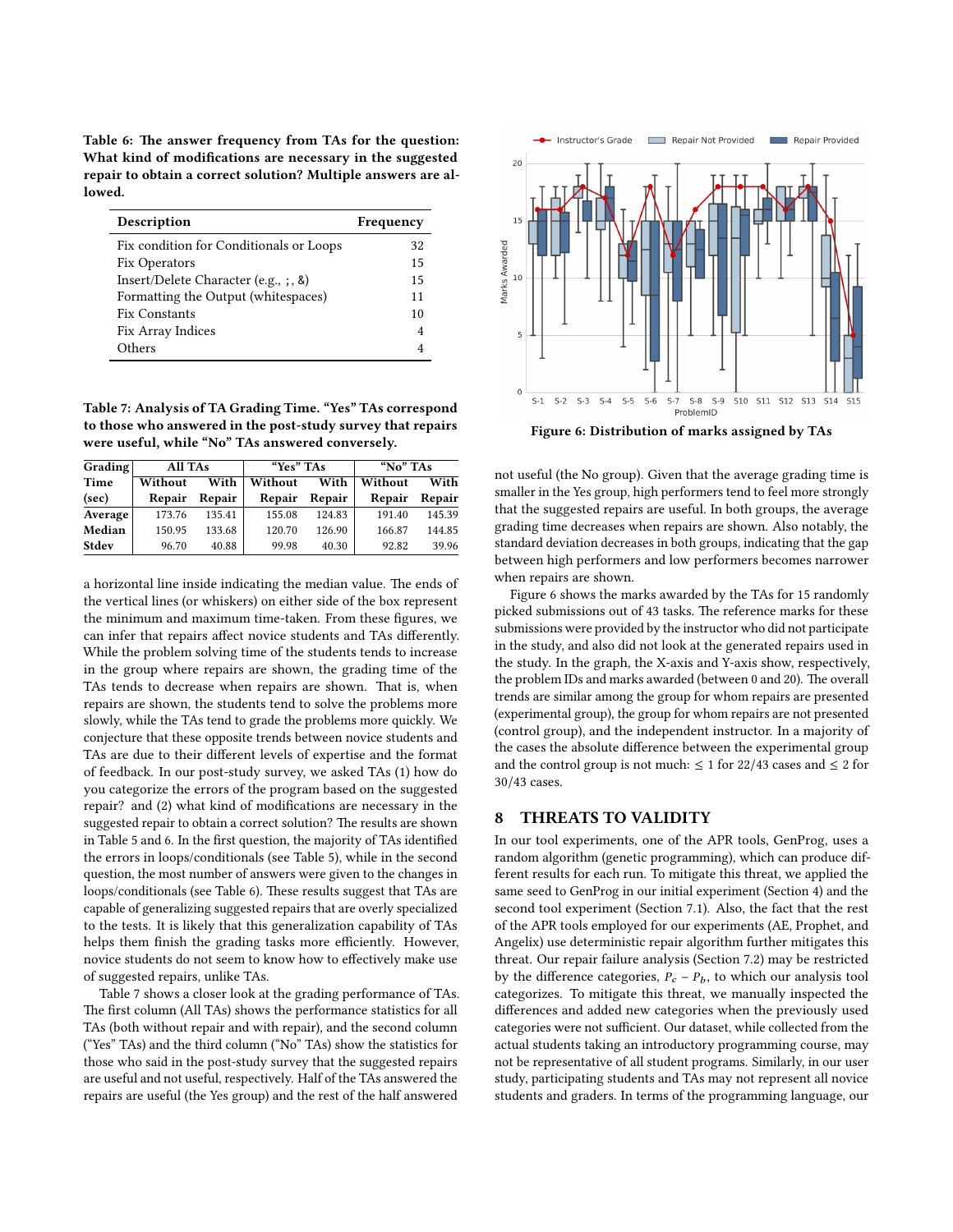results are confined to C programs for which APR has been developed most actively. However, our proposed partial-repair policy can be applied to other programming languages. In our user study, the experimental setting—where the participating students are given buggy programs written by other students—is not identical with the actual usage scenario where the students fix the mistakes they made. We leave further investigation as future work.

# 9 RELATED WORK

Many different techniques have been applied to automated feedback generation, and each technique has different advantages and disadvantages. Program equivalence checking is used in [\[14\]](#page-10-4) where behavioral difference between a student program and its reference program (differences in input-output relations) is reported to the student as feedback. Since program equivalence checking is generally undecidable, [\[14\]](#page-10-4) performs equivalence checking in a constrained manner — that is, when comparing a student program  $P_s$  with its reference program  $P_r$ ,  $P_r$  should be structurally similar to  $P_s$ . Such  $P_r$  can be provided either manually (the instructor prepares  $P_r$ ) or semi-automatically (the instructor selects  $P_r$ from previously submitted correct student programs which can be automatically clustered according to their structures). Since this approach based on program equivalence uses a reference program as a specification, it can generate feedback even when there is no failing test. Meanwhile, the fact that the instructor should validate the correctness of the reference program poses not only a burden to the instructor, but also a risk of generating false feedback in the presence of a validation mistake.

A model-based approach is used in [\[38\]](#page-11-2) where an instructorgiven error model describing possible student errors defines how the given incorrect program is allowed to be modified. To search for a correct modification efficiently, a program synthesis technique is employed. While an error model can capture some common student errors and hence can guide feedback generation, it also restricts the search for feedback only to the common errors described in the error model. The fact that an error model should be prepared beforehand by the instructor is another disadvantage.

Static analysis is used in [\[1,](#page-10-22) [46\]](#page-11-12) where dependence graphs extracted from a student program  $P_s$  and the reference program  $P_r$ are compared to each other, in order to identify a statement in  $P_s$ that can potentially cause semantic difference from  $P_r$ . As usual in conservative static analysis, these approaches can guarantee not to miss a semantic error, while as a flip side, an error can be falsely reported.

A learning-based approach is used in Refazer [\[37\]](#page-11-1) and Deep-Fix [\[13\]](#page-10-23). Refazer learns programs transformation rules from the past program changes, similar to [\[25,](#page-10-24) [26\]](#page-10-25) where systematic edits (similar, but not identical, changes made in many program locations) are learned from the past program changes. Meanwhile, DeepFix applies deep learning to the correction of syntactic errors that cause compilation failure. While learning-based approaches can complement the existing approaches when the previous submissions of a programming assignment are available, their applicability and effectiveness are restricted by the availability and the quality of the previous submissions.

A data-driven approach is used in [\[36\]](#page-11-10) where, in order to generate feedback, not only the reference program, but also a chain

of intermediate programs leading to the reference program are exploited. The use of intermediate programs makes it more amenable to generate a next-step hint, since the buggy student program is likely to be closer to one of the intermediate programs than to the reference program. However, the hint space, consisting of the reference programs and their intermediate programs, is more restricted than the one of APR.

Automated program repair (APR) is fully automatic unlike some approaches requiring additional input from the instructor, such as an error model and multiple reference programs from multiple clusters. In APR, it is sufficient to provide a student program and a test suite. Although generated repairs can be imperfect and overly specialized to the provided test suite [\[39\]](#page-11-11), this issue has been gradually addressed in recent work of APR [\[4,](#page-10-26) [18,](#page-10-27) [21,](#page-10-9) [23,](#page-10-10) [41,](#page-11-13) [42,](#page-11-14) [45\]](#page-11-15). Meanwhile, fault localization can also be used to provide hints to students, as suggested in [\[3\]](#page-10-28). In fact, APR also performs fault localization in the sense that APR performs fault localization before synthesizing a fix. Furthermore, students can also see how a previously failing test passes after fix, which provides an additional hint.

There have been several user studies in the area of program debugging and repair [\[15,](#page-10-29) [30,](#page-10-30) [43\]](#page-11-16). Unlike these user studies concerning the productivity of professional developers, our study is conducted with different target of users, that is, novice students and graders. Overall, our study provides holistic information about the feasibility of using APR for introductory programming assignments, including how often repairs are generated, why repairs are failed to be generated, and how useful generated repairs are for students and graders.

## 10 CONCLUSION

In this paper, we have explored the possibility of using APR as a feedback generation engine of intelligent tutoring systems for introductory programming. We have performed a feasibility study with four state-of-the-art APR tools (GenProg, AE, Prophet, and Angelix) and real student programs collected from a course on introductory programming. Although out-of-the-box application of APR tools seems infeasible due to the low repair rate, we have shown that repair rate can be boosted by tailoring the repair policy and strategy of APR to the needs of intelligent tutoring. Most notably, adopting a partial repair policy akin to the next-step hint generation advocated in the education field seems effective in terms of improving feedback generation rate. We have also shown through a repair failure analysis that repair failures are often caused by a few common reasons. Further improvement of feedback generation rate is expected by strengthening repair operators manipulating strings and arrays in future APR tools. Lastly, we have shown our user study results performed with novice students and graders (TAs). In contrast to the TAs who use the suggested repairs as hints to efficiently complete the grading tasks, the novice students do not seem to know how to effectively make efficient use of suggested repairs to correct their programs. We leave as future work a study of effective post-processing of repairs to transform them to hints more comprehensible to novice students.

# ACKNOWLEDGMENTS

The first author thanks Innopolis University for its support.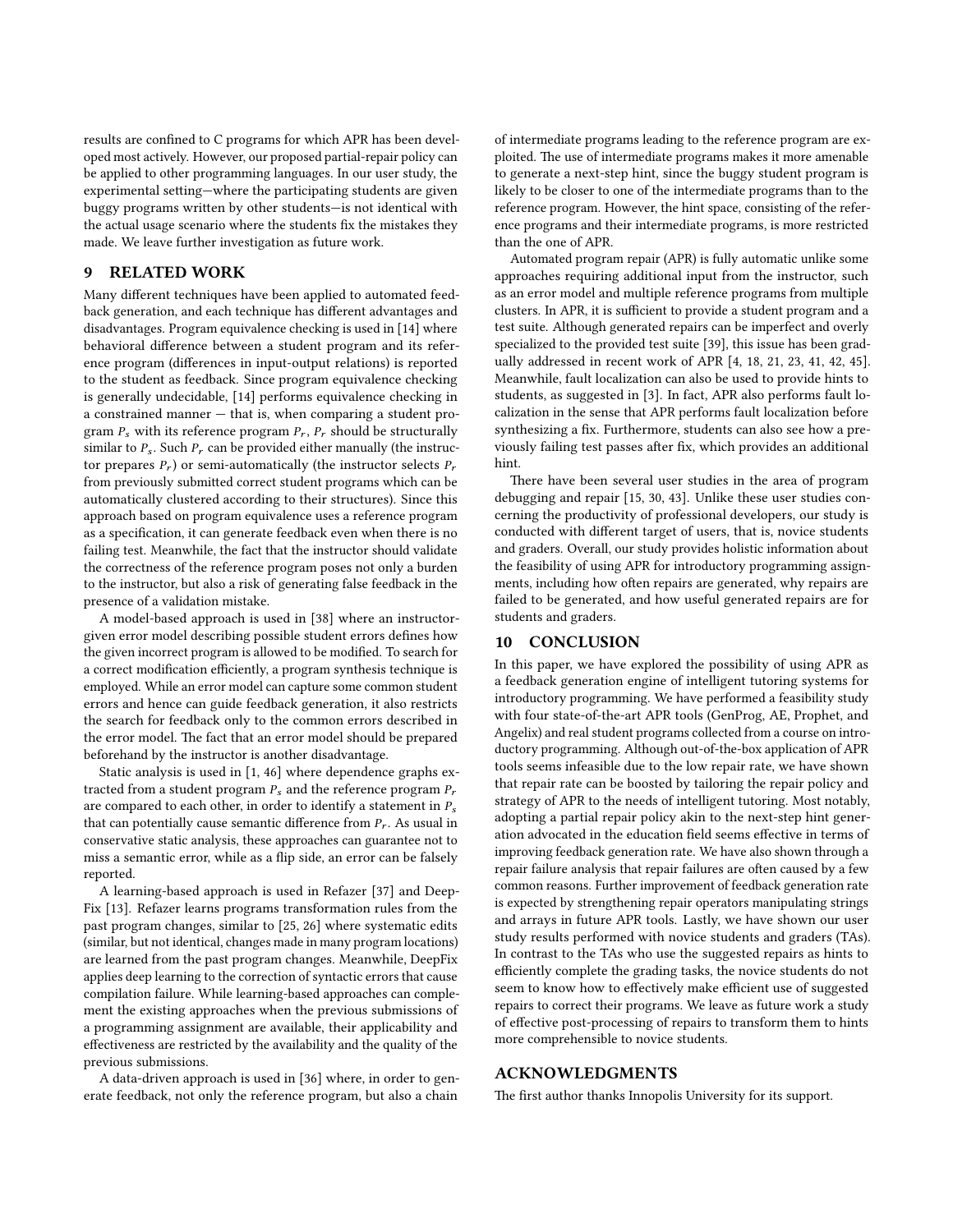#### <span id="page-10-17"></span>11 ARTIFACT DESCRIPTION

To facilitate further research, we share the artifacts used in this study in the following GitHub page:

https://github.com/jyi/ITSP

A detailed description about the artifacts—including how to use them—is provided in our GitHub page. In this section, we provide summarized information about the shared artifacts.

## 11.1 Available Artifacts

The following artifacts are available in our GitHub page:

- (1) Dataset containing 661 student programs we used in our experiments (see Section [3\)](#page-2-3)
- (2) A toolchain implementing our new repair policy (see Section [6.1\)](#page-4-0) and strategy (see Section [6.2\)](#page-4-1)
- (3) User study materials including the survey questionnaire we used and survey responses (see Section [7.3\)](#page-7-4)

Docker Image. The provided toolchain runs on top of four APR tools, namely GenProg [\[19\]](#page-10-13), AE [\[44\]](#page-11-5), Angelix [\[24\]](#page-10-11), and Prophet [\[21\]](#page-10-9). We provide a docker image where all these four tools are already installed. Our docker image can be downloaded from Docker Hub:

docker pull jayyi/itsp:0.0

Note that the size of the image is quite large  $(> 30$  GB). The following more lightweight image (about 3 GB) is also available: jayyi/itsp-no-angelix:0.0, which does not contain one of APR tools, Angelix. In the lightweight image, the provided toolchain does not use Angelix when generating a repair.

Tutorial. We provide in our GitHub page a tutorial about how to use our toolchain and how to interpret the toolchain result.

# 11.2 Potential Users of the Artifacts

Our artifacts can be useful for:

- (1) Those who want to *reproduce* our experimental results.
- (2) Those who need a *benchmark* for an intelligent tutoring system for programming (ITSP). Our shared dataset contains 661 incorrect student programs, their reference programs (correct versions) and test suites.
- (3) Those who want to *extend* our partial repair policy/strategy. The provided toolchain (written in Bash) implements our partial repair policy/strategy.
- (4) Those who want to conduct a *user study* on ITSP. We share the survey questionnaire used in our user study.

# 11.3 A Note on Reproducibility

GenProg uses a random algorithm. Also, parallel use of multiple repair tools introduces one more layer of randomness (there is no guarantee that one repair tool always finds a repair faster than the other tools). Thus, different results may be produced at each experiment. We provide raw experimental data we obtained in our GitHub page (located in the experiment/cache directory) from which the summarized information we provide in this paper (i.e., Table [2,](#page-2-1) Figure [1,](#page-3-0) Table [3](#page-6-0) and Figure [2\)](#page-6-1) can be reproduced using the provided script (analysis.R).

## REFERENCES

- <span id="page-10-22"></span>[1] Anne Adam and Jean-Pierre H. Laurent. 1980. LAURA, A System to Debug Student Programs. Artif. Intell. 15, 1-2 (1980), 75–122.
- <span id="page-10-15"></span>[2] Tiffany Barnes and John C. Stamper. 2008. Toward Automatic Hint Generation for Logic Proof Tutoring Using Historical Student Data. In Intelligent Tutoring Systems. 373–382.
- <span id="page-10-28"></span>[3] Geoff Birch, Bernd Fischer, and Michael Poppleton. 2016. Using Fast Model-Based Fault Localisation to Aid Students in Self-Guided Program Repair and to Improve Assessment. In Proceedings of the 2016 ACM Conference on Innovation and Technology in Computer Science Education, ITiCSE 2016. 168–173.
- <span id="page-10-26"></span>[4] Loris D'Antoni, Roopsha Samanta, and Rishabh Singh. 2016. Qlose: Program Repair with Quantitative Objectives. In CAV. 383-401.
- <span id="page-10-19"></span>[5] Rajdeep Das, Umair Z. Ahmed, Amey Karkare, and Sumit Gulwani. 2016. Prutor: A System for Tutoring CS1 and Collecting Student Programs for Analysis. CoRR abs/1608.03828 (2016). http://arxiv.org/abs/1608.03828
- <span id="page-10-21"></span>[6] Jean-Rémy Falleri, Floréal Morandat, Xavier Blanc, Matias Martinez, and Martin Monperrus. 2014. Fine-grained and accurate source code differencing. In ASE. 313–324.
- <span id="page-10-0"></span>[7] Elena L. Glassman, Jeremy Scott, Rishabh Singh, Philip J. Guo, and Robert C. Miller. 2015. OverCode: Visualizing Variation in Student Solutions to Programming Problems at Scale. ACM Trans. Comput.-Hum. Interact. 22, 2 (2015), 7:1–7:35.
- <span id="page-10-5"></span>[8] Claire Le Goues, Michael Dewey-Vogt, Stephanie Forrest, and Westley Weimer. 2012. A systematic study of automated program repair: Fixing 55 out of 105 bugs for \$8 each. In ICSE. 3–13.
- <span id="page-10-1"></span>[9] Sebastian Gross, Bassam Mokbel, Benjamin Paaßen, Barbara Hammer, and Niels Pinkwart. 2014. Example-based feedback provision using structured solution spaces. IJLT 9, 3 (2014), 248-280.
- <span id="page-10-6"></span>[10] Zhongxian Gu, Earl T. Barr, David J. Hamilton, and Zhendong Su. 2010. Has the Bug Really Been Fixed?. In ICSE. 55–64.
- <span id="page-10-2"></span>[11] Sumit Gulwani, Ivan Radicek, and Florian Zuleger. 2014. Feedback generation for performance problems in introductory programming assignments. In FSE. 41–51.
- <span id="page-10-3"></span>[12] Philip J. Guo. 2015. Codeopticon: Real-Time, One-To-Many Human Tutoring for Computer Programming. In Proceedings of the 28th Annual ACM Symposium on User Interface Software & Technology, UIST 2015, Charlotte, NC, USA, November 8-11, 2015. 599–608.
- <span id="page-10-23"></span>[13] Rahul Gupta, Soham Pal, Aditya Kanade, and Shirish Shevade. 2017. DeepFix: Fixing Common C Language Errors by Deep Learning. In AAAI. 1345–1351.
- <span id="page-10-4"></span>[14] Shalini Kaleeswaran, Anirudh Santhiar, Aditya Kanade, and Sumit Gulwani. 2016. Semi-supervised verified feedback generation. In FSE. 739-750.
- <span id="page-10-29"></span>[15] Shalini Kaleeswaran, Varun Tulsian, Aditya Kanade, and Alessandro Orso. 2014. MintHint: automated synthesis of repair hints. In ICSE. 266–276.
- <span id="page-10-7"></span>[16] Dongsun Kim, Jaechang Nam, Jaewoo Song, and Sunghun Kim. 2013. Automatic Patch Generation Learned from Human-written Patches. In ICSE. 802-811.
- <span id="page-10-18"></span>[17] John R. Koza. 1993. Genetic programming - on the programming of computers by means of natural selection. MIT Press.
- <span id="page-10-27"></span>[18] Xuan-Bach D. Le, David Lo, and Claire Le Goues. 2016. History Driven Program Repair. In SANER. 213–224.
- <span id="page-10-13"></span>[19] C. Le Goues, ThanhVu Nguyen, S. Forrest, and W. Weimer. 2012. GenProg: A Generic Method for Automatic Software Repair. IEEE Transactions on Software Engineering 38, 1 (Jan 2012), 54–72.
- <span id="page-10-8"></span>[20] Fan Long and Martin Rinard. 2015. Staged program repair with condition synthesis. In ESEC/FSE. 166–178.
- <span id="page-10-9"></span>[21] Fan Long and Martin Rinard. 2016. Automatic patch generation by learning correct code. In POPL. 298–312.
- <span id="page-10-20"></span>[22] Fan Long and Martin C. Rinard. 2016. An analysis of the search spaces for generate and validate patch generation systems. In ICSE. 702–713.
- <span id="page-10-10"></span>[23] Sergey Mechtaev, Jooyong Yi, and Abhik Roychoudhury. 2015. DirectFix: Looking for Simple Program Repairs. In ICSE. 448–458.
- <span id="page-10-11"></span>[24] Sergey Mechtaev, Jooyong Yi, and Abhik Roychoudhury. 2016. Angelix: scalable multiline program patch synthesis via symbolic analysis. In ICSE. 691–701.
- <span id="page-10-24"></span>[25] Na Meng, Miryung Kim, and Kathryn S. McKinley. 2011. Systematic editing: generating program transformations from an example. In PLDI. 329–342.
- <span id="page-10-25"></span>[26] Na Meng, Miryung Kim, and Kathryn S. McKinley. 2013. LASE: locating and applying systematic edits by learning from examples. In ICSE. 502–511.
- <span id="page-10-14"></span>[27] Douglas C. Merrill, Brian J. Reiser, Shannon K. Merrill, and Shari Landes. 1995. Tutoring: Guided Learning by Doing. Cognition and Instruction 13, 3 (1995), 315–372.
- <span id="page-10-12"></span>[28] Hoang Duong Thien Nguyen, Dawei Qi, Abhik Roychoudhury, and Satish Chandra. 2013. SemFix: program repair via semantic analysis. In ICSE. 772–781.
- <span id="page-10-16"></span>[29] Luc Paquette, Jean-François Lebeau, Gabriel Beaulieu, and André Mayers. 2012. Automating Next-Step Hints Generation Using ASTUS. In Intelligent Tutoring Systems. 201–211.
- <span id="page-10-30"></span>[30] Chris Parnin and Alessandro Orso. 2011. Are automated debugging techniques actually helping programmers?. In ISSTA. 199–209.